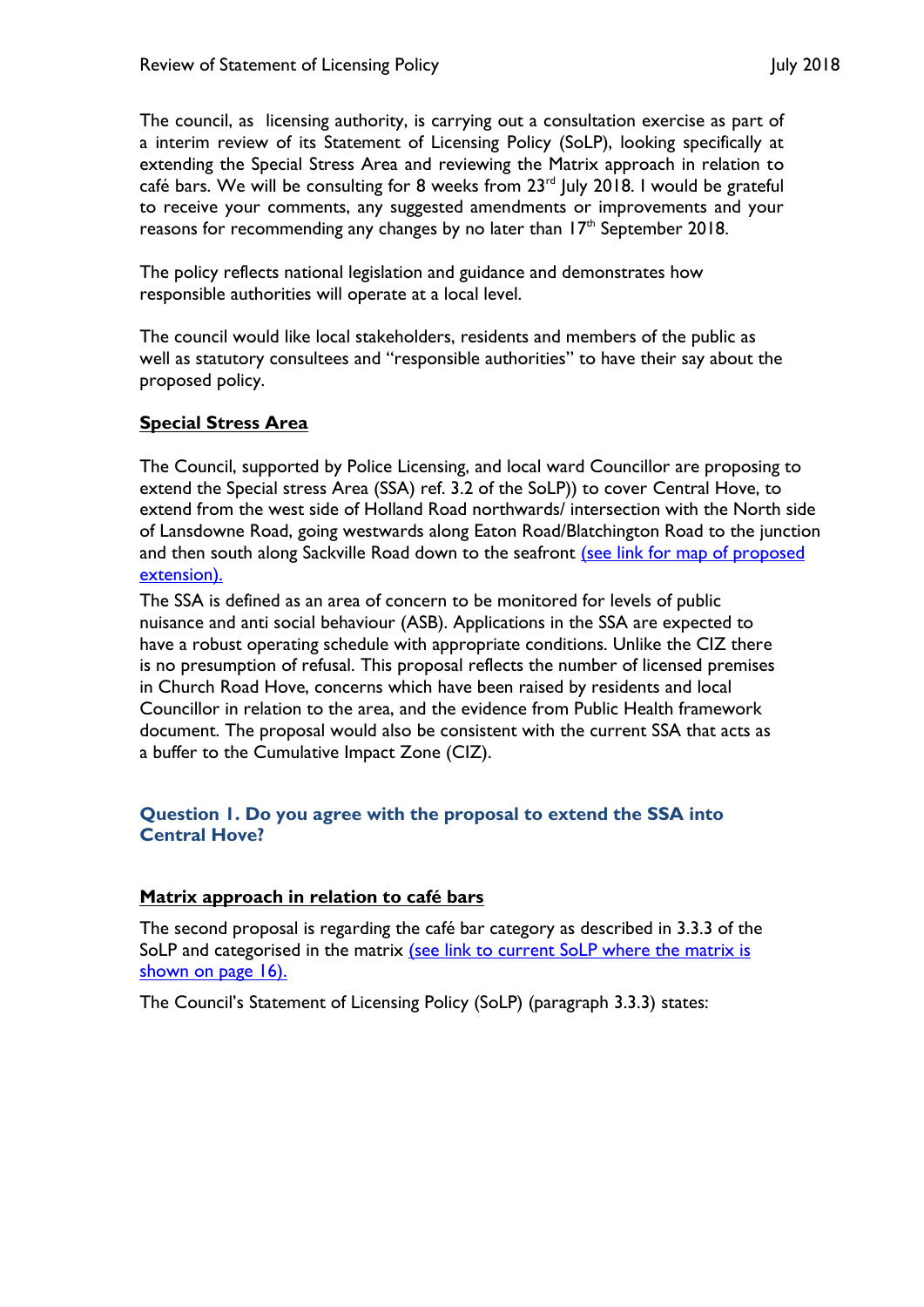**Café Bars** - the licensing authority may be prepared to look favourably upon an application for the grant of a licence, subject to the following conditions that will prevent the premises becoming a public house.

- The sale of intoxicating liquor and other beverages shall be waiter/waitress service for consumption by persons seated at tables.
- Substantial food shall be available at all times.

It is suggested that the term "café bars" to define this category of premises is misleading. Officers suggest the term "café" is more appropriate as essentially we are not talking about bars but small food led cafes or delis where alcohol is not the primary activity and the venues do not open late. It is also suggested adding notes to the matrix that this category is defined as "small food led establishments".

The Annual report shows an increase in café bars granted 2017/18 but a big decrease in pubs/clubs. There are considerably more pubs and restaurants in the City compared to café bars. As of March 2018 there were 323 Pubs, bars & nightclubs, 297 Restaurants and 89 café bars. [Please see link to Licensing Committee Report](https://present.brighton-hove.gov.uk/Published/C00000157/M00006680/$$ADocPackPublic.pdf)

Concern has been raised about the increase in café bars granted in the CIZ. Resident's representations to licensing panels have highlighted issues of saturation of licensing premises in the CIZ, particularly the North Laine area, leading to an increase in public nuisance and Members have raised their concerns.

Therefore, it has been agreed to consult on whether to reduce the hours of café bars in the CIZ from the current 11.30pm to earlier in the evening.

# **Question 2**

- **i) Do you agree to the change of name from "café/bars" to "café" (notes to Matrix to be amended to "small food led establishment")?**
- **ii) Do you agree with the proposal to reduced hours for café/bar category in CIZ to earlier in the evening?**

**If you do agree, what time do you consider would be appropriate and why?**

This information can also be found on-line on the Council's Portal [https://www.brighton-hove.gov.uk/solp-consultation.](https://www.brighton-hove.gov.uk/solp-consultation)

Please submit your response either on-line to [ehl.safety@brighton-hove.gov.uk,](mailto:ehl.safety@brighton-hove.gov.uk) or to the Environmental Health & Licensing team, 2<sup>nd</sup> Floor, Bartholomew House, Brighton BN1 1JE.

### **Privacy Notice (Consent)**

The Council is the data controller for purposes of the EU General Data Protection Regulation and any UK legislation supplementary to this. The Council is registered as a data controller with the Information Commissioner's Office (ICO) under registration number Z5840053.